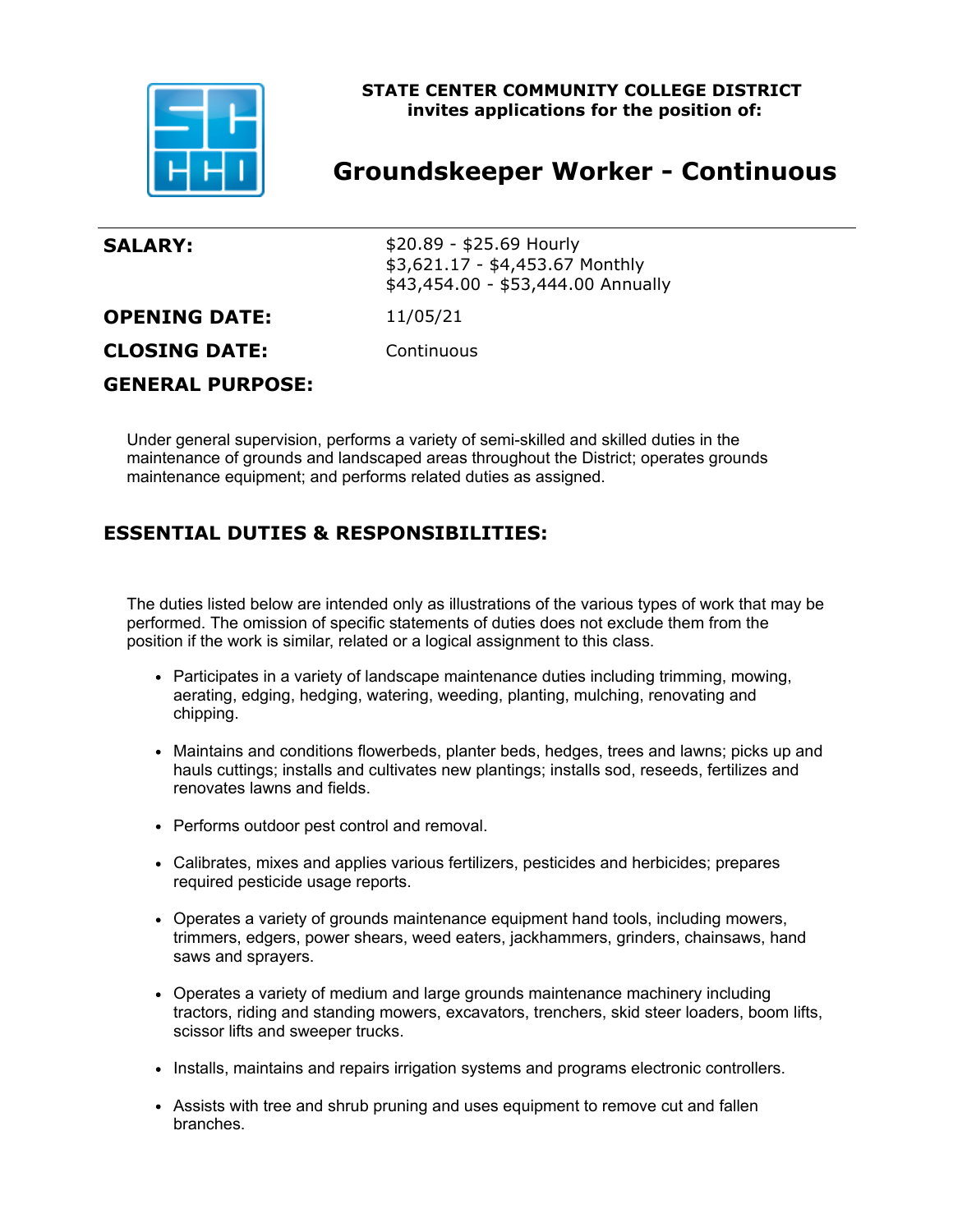- Performs general maintenance to campus grounds; picks up and disposes of trash; blows, sweeps and washes building exteriors, sidewalks and other hardscapes to maintain clean, safe and orderly conditions.
- Demonstrates sensitivity to and understanding of historically minoritized groups and participates in professional development activities to increase cultural competency to enhance equity-minded practices within the District.

## **OTHER DUTIES**

- Prepares outdoor athletic facilities and fields for games and special events in accordance with NCAA and other applicable specifications; paints lines, hashmarks and numbers; cleans fields and bleachers following events.
- Assists with concrete cutting, grinding, removal and finishing work associated with irrigation repairs and removal of pedestrian hazards.
- Performs traffic control while work is performed on roads and/or parking lots to keep the public at a safe distance and maintain traffic flow.
- Maintains routine records of work performed.
- Performs related duties as assigned.

# **EMPLOYMENT STANDARDS / MINIMUM QUALIFICATIONS:**

## **KNOWLEDGE, SKILLS AND ABILITIES**

#### *Knowledge of:*

- Routine grounds maintenance procedures including mowing, edging, weeding and planting.
- Cultivating, fertilizing, watering and spraying flowers, trees and shrubs.
- Safe operation and maintenance of hand and power tools and equipment used in groundskeeping.
- Safe operation of medium and heavy equipment used in groundskeeping.
- Methods and materials used in controlling pests, insects and weeds.
- Basic methods and procedures for the installation, maintenance and repair of irrigation systems.
- California Department of Pesticide Regulation rules and requirements.
- Applicable athletic facility specifications and regulations such as NCAA requirements.

#### *Skills and Abilities to:*

- Perform semi-skilled and skilled grounds maintenance duties including prioritizing and scheduling work on campus grounds and athletic fields.
- Work independently and use sound judgment in performing grounds maintenance activities.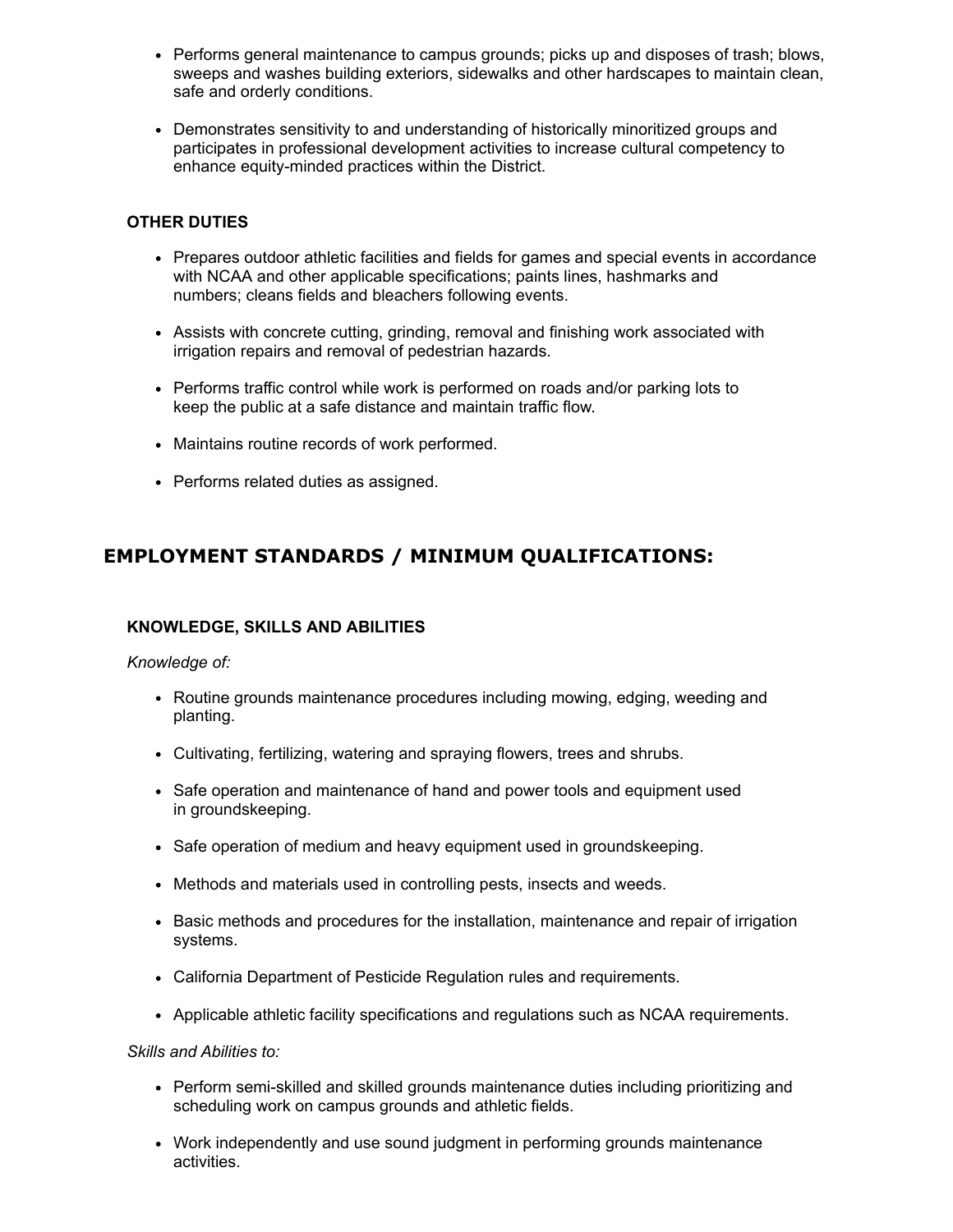- Perform mowing, edging, watering, weeding, fertilizing and cultivating lawns, flowerbeds, athletic fields and other landscaped areas.
- Mix and apply specialized chemicals to control and eradicate weeds, insects and other pests.
- Operate, perform daily inspections of and maintain a variety of power and hand tools and light to heavy motorized equipment including tractors, power mowers, edgers and weed eaters.
- Understand and follow oral and written directions.
- Effectively engage and support historically minoritized groups by addressing issues of equity and improving culturally responsive service-oriented practices.
- Communicate effectively, both orally and in writing.
- Maintain routine records including pesticide and fertilizer usage records.
- Establish and maintain effective working relationships with those encountered in the course of work.

## **EDUCATION AND EXPERIENCE**

Graduation from high school or GED equivalent and at least two years of experience in grounds maintenance; or an equivalent combination of training and experience.

## **LICENSES, CERTIFICATES AND OTHER REQUIREMENTS**

A valid California driver's license and the ability to maintain insurability under the District's vehicle insurance program.

A valid California Department of Pesticide Regulation Qualified Applicator Certificate or License.

Aerial work platform and powered industrial truck operator certificates.

Annual completion of Healthy Schools Act training.

## **PHYSICAL AND MENTAL DEMANDS**

The physical and mental demands described here are representative of those that must be met by employees to successfully perform the essential functions of this class. Reasonable accommodations may be made to enable individuals with disabilities to perform the essential functions.

## *Physical Demands*

The employee performs heavy physical labor with constant standing and walking for extended periods; walking over rough or uneven surfaces; frequent pushing, pulling, lifting and carrying of heavy objects weighing up to 75 pounds; frequent bending, stooping and kneeling; repetitive use of upper extremities on a regular basis; manual dexterity to safely operate motorized equipment and vehicles; ability to operate a motor vehicle or an electric cart to pick up/deliver supplies to various locations on or off campus; ability to travel to a variety of locations on and off campus as needed to conduct District business.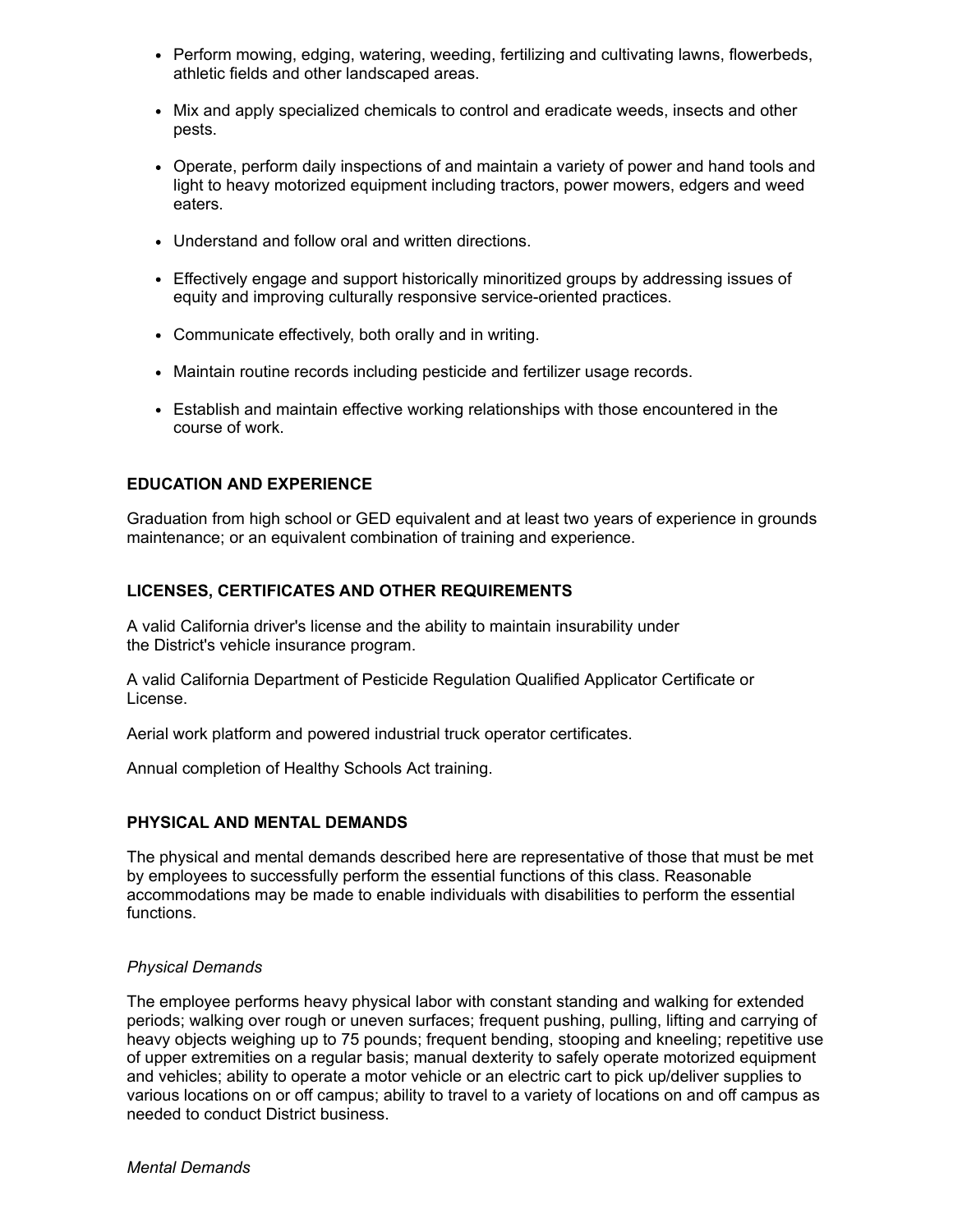While performing the duties of this class, employees are regularly required to use written and oral communication skills; analyze and solve problems; use shop math; observe and interpret situations; learn and apply new information or new skills; work under deadlines with constant interruptions; and interact with District staff, other organizations and the public.

#### **WORKING ENVIRONMENT**

The work environment characteristics described here are representative of those an employee encounters while performing the essential duties of this class. Reasonable accommodations may be made to enable individuals with disabilities to perform the essential functions.

The employee works in outside weather conditions including extreme heat; exposure to sun for extended periods of time; on slippery or uneven surfaces. The employee works while wearing personal protection equipment including respirators, protective gloves and footwear, face shields, goggles, spray suits and rain suits. The employee is subject to exposure to dust, dirt, oil/grease, gasoline, diesel fuel, smoke and pollen; to hazardous materials such as pesticides, herbicides, solvents and other toxic chemicals and fumes; to extreme noise and fumes/exhaust from equipment and vehicle operation. The employee works with or around dangerous equipment and machinery with moving parts.

The employee may be required to travel to locations other than assigned work site and to adjust to work schedule changes and requirements to work overtime.

# **ASSESSMENT PROCESS:**

#### **All SCCCD employees will be required to be fully vaccinated for COVID-19 as a condition of employm[ent. To learn more about this requirement, visit the](https://nam10.safelinks.protection.outlook.com/?url=https%3A%2F%2Fwww.scccd.edu%2Flp%2Fcoronavirus%2Fscccd-vaccine-requirement-faqs.html&data=04%7C01%7Cjennifer.gonzalez%40scccd.edu%7C9d350aafbf4c4f7fe5c708d97d456d78%7C82cf0ca31c1c4685a3045b45ed171ea8%7C1%7C0%7C637678559404338636%7CUnknown%7CTWFpbGZsb3d8eyJWIjoiMC4wLjAwMDAiLCJQIjoiV2luMzIiLCJBTiI6Ik1haWwiLCJXVCI6Mn0%3D%7C1000&sdata=Ma8f7fS5B5g8Lx3LnL5xhJxouo0OhCrdun73ZxkK2Qw%3D&reserved=0) Vaccine Mandate information page or go to scccd.edu.**

#### **APPLICATION SUBMISSION**

To move forward in the selection process, you must complete an online application through our web site at <http://www.schooljobs.com/careers/scccd>. Please attach to your application a copy of your transcripts (including when degree was awarded) or your application may be considered incomplete. Resumes may also be uploaded but cannot be used in lieu of a completed application.

ONCE YOU HAVE SUBMITTED YOUR APPLICATION YOU WILL NOT BE ABLE TO MAKE REVISIONS TO YOUR APPLICATION MATERIALS.

When completing the application, please make sure you include ALL current and previous employment in the Work Experience section of the application and complete ALL fields, including the name and contact information for your supervisors. Experience that is included in the resume but not in the Work Experience section of the application may not be considered for the purpose of determining whether you meet the minimum qualifications.

All required documents must be submitted by the applicant. Personnel Commission staff will not upload your documents for you. The State Center Community College District does not accept letters of recommendation for classified positions. Please do not attempt to attach letters of recommendation to your application.

## **APPLICATION REVIEW AND ASSESSMENTS**

The application review process includes an evaluation of training and experience based on given application information and answers to supplemental questionnaire. Only the most qualified applicants, who pass the minimum qualifications review, will be invited to the assessment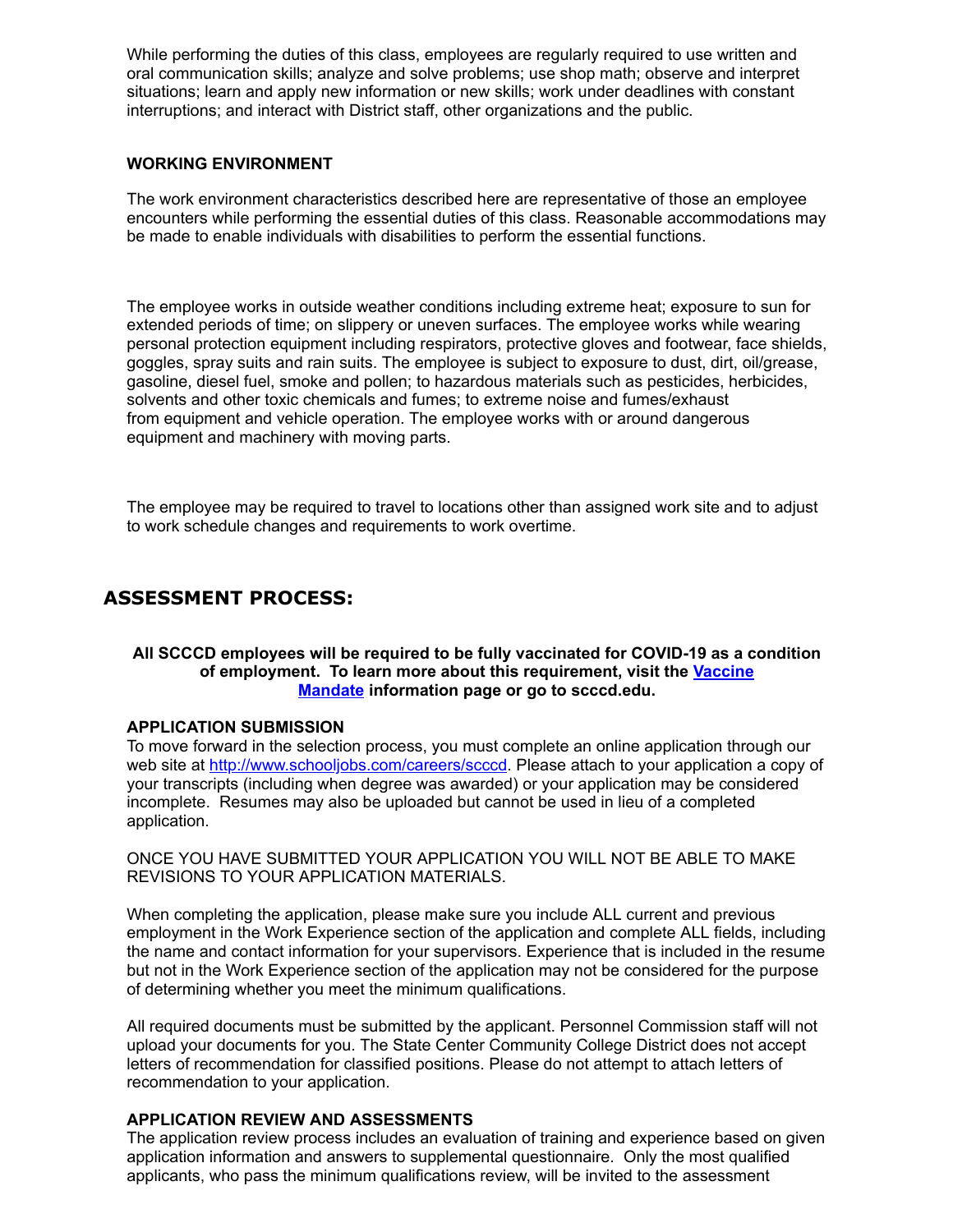process.

The assessment process will include an online competency assessment (pass/fail). Passing score is 75% out of 100%. Of those achieving a passing score on the competency assessment, they will be invited to a performance assessment. Passing is 75% out of 100% on each assessment section. Candidates who are unsuccessful in an assessment will be eligible to retest after 90 calendar days.

# **TESTING WILL BE SCHEDULED ON AN AS NEEDED BASIS.**

The assessment process / assessment date is subject to change as needs dictate. All communication regarding this process will be delivered via email to the address listed on your application.

## **ELIGIBILITY LIST**

Those applicants who pass the assessment will be placed on a districtwide continuous eligibility list with ranks banded within range 1-3. The districtwide continuous eligibility list will be used to fill current vacancies in this classification for at least one year.

PASSING THE ASSESSMENTS AND BEING PLACED ON THE ELIGIBILITY LIST DO NOT GUARANTEE AN OFFER OF EMPLOYMENT.

#### **ACCOMMODATIONS**

Individuals with disabilities requiring reasonable accommodation in the selection process must inform the State Center Community College District Personnel Commission Department in writing no later than the filing date stated on the announcement. Those applicants needing such accommodations should document this request including an explanation as to the type and extent of accommodation needed to participate in the selection process.

**State Center Community College District is an Equal Opportunity Employer. It is the policy of State Center Community College District to provide all persons with equal employment and educational opportunities without regard to race, ethnicity, national origin, gender, age, disability, medical condition, marital status, religion or similar factors as defined by law. We are a Title V employer.**

APPLICATIONS MAY BE FILED ONLINE AT: <http://www.scccd.edu/career-opportunities/index.html>

Position #2021CONTGW GROUNDSKEEPER WORKER - CONTINUOUS AC

Personnel Commission Office 1171 Fulton Street, Fresno, CA 93721 Fresno, CA 93704 559-243-7100

[jobs@scccd.edu](mailto:jobs@scccd.edu)

# **Groundskeeper Worker - Continuous Supplemental Questionnaire**

- \* 1. To be **properly and promptly** notified of the status of my application, I understand that I **must** provide on my application, the following information:
	- Working E-mail address
	- Telephone Number
	- I **understand** that I **must** provide a working email address on my application where I